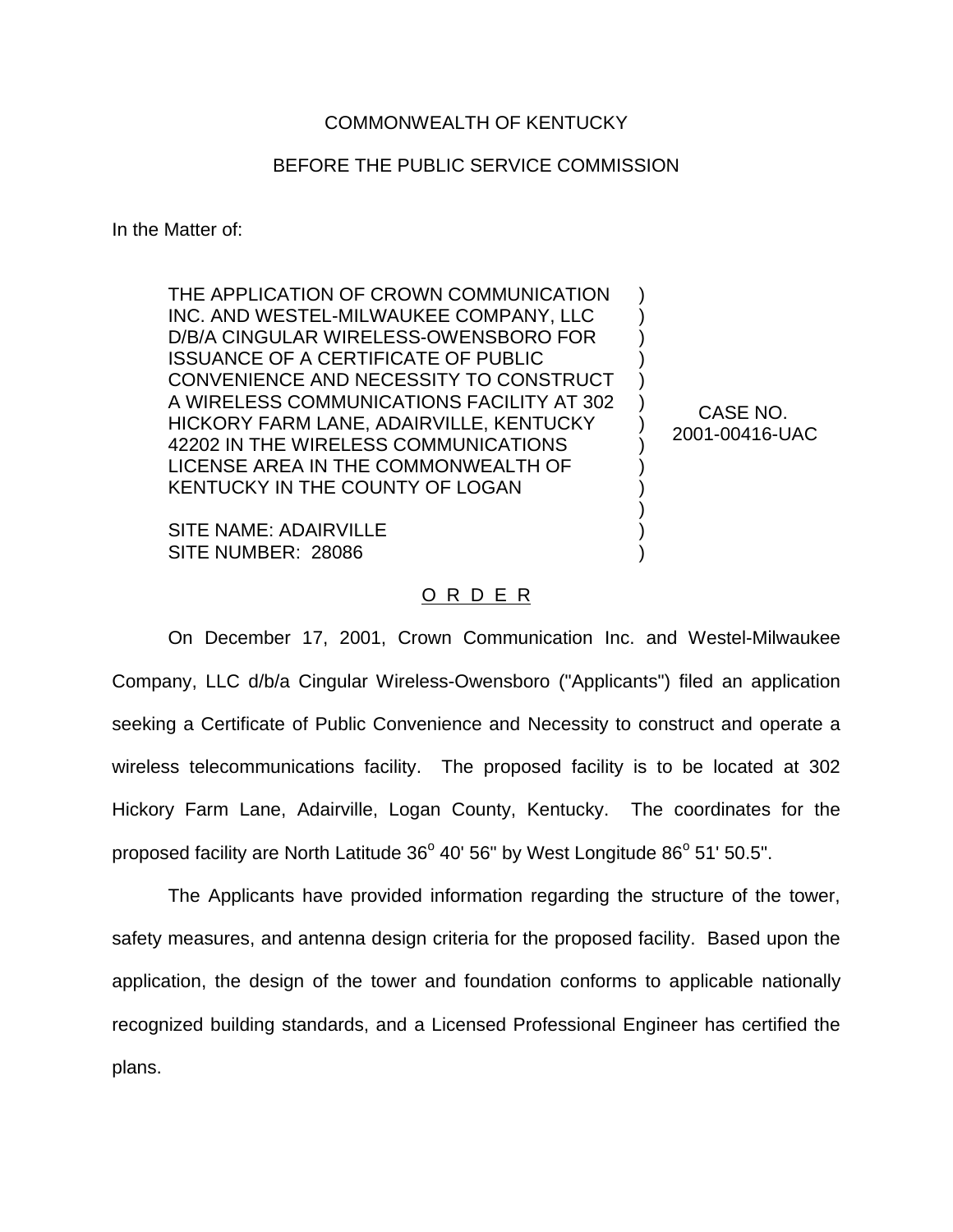Pursuant to KRS 100.987, the Applicants have submitted the uniform application to the local planning unit. The local planning unit with jurisdiction has not registered with the Commission for the right to regulate cell sites, and, to date, the local planning unit has filed no comments. The Applicants have filed applications with the Federal Aviation Administration ("FAA") and the Kentucky Airport Zoning Commission ("KAZC") seeking approval for the construction and operation of the proposed facility. Both decisions are pending.

The Applicants have filed evidence of the appropriate notices provided pursuant to 807 KAR 5:063. The notices solicited any comments and informed the recipients of their right to request intervention. To date, no public comments have been filed with the Commission.

Pursuant to KRS 278.280, the Commission is required to determine proper practices to be observed when it finds, upon complaint or on its own motion, that the facilities of any utility subject to its jurisdiction are unreasonable, unsafe, improper, or insufficient. To assist the Commission in its efforts to comply with this mandate, the Applicants should notify the Commission if they do not use this antenna tower to provide service in the manner set out in their application and this Order. Upon receipt of such notice, the Commission may, on its own motion, institute proceedings to consider the proper practices, including removal of the unused antenna tower, which should be observed by the Applicants.

The Commission, having considered the evidence of record and being otherwise sufficiently advised, finds that the Applicants have demonstrated that a facility is

-2-